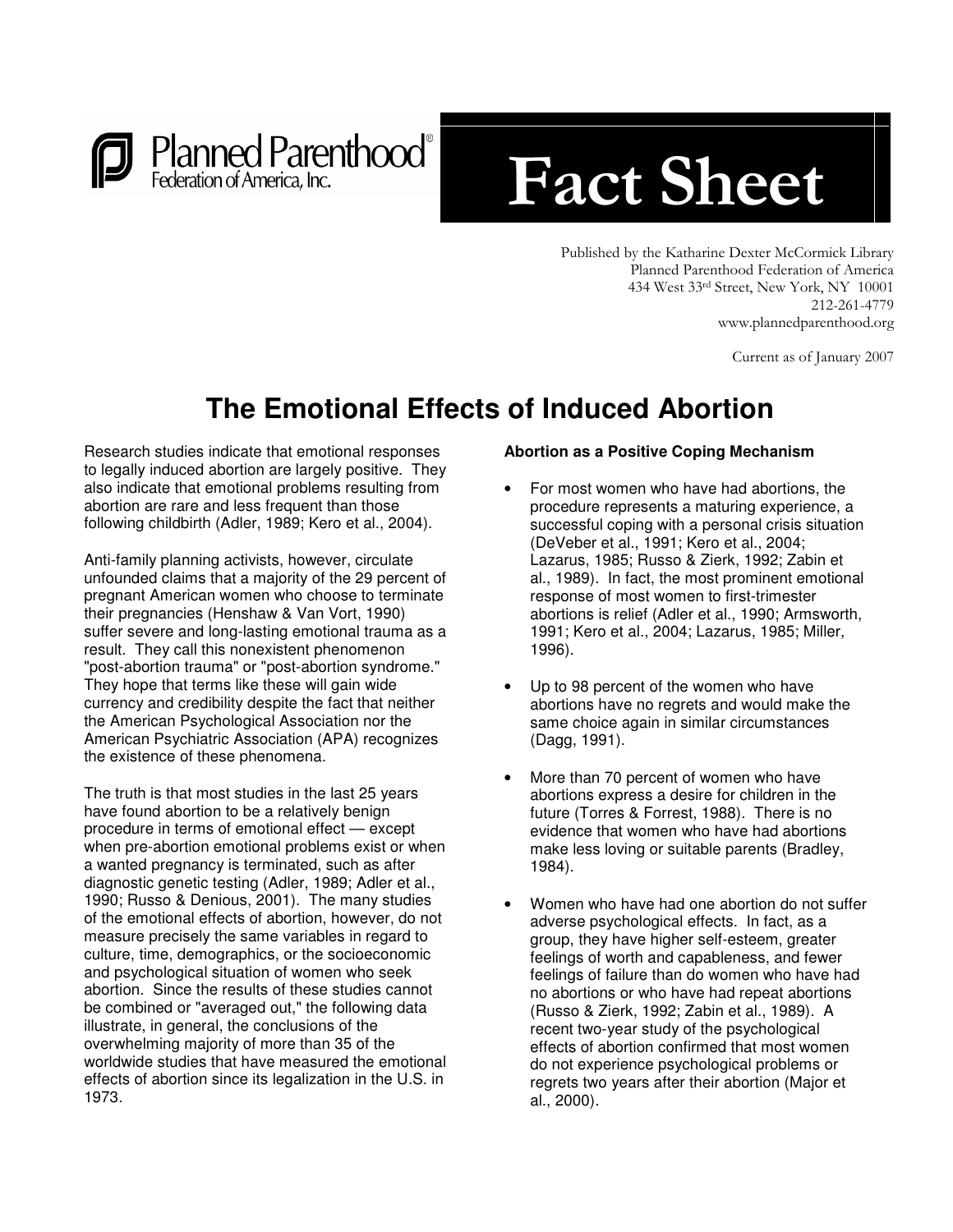- A study of a group of teenagers who obtained pregnancy tests at one of two Baltimore clinics found that the young women who chose to have abortions were far more likely to graduate from high school at the expected age than those of similar socioeconomic status who carried their pregnancies to term or who were not pregnant. They showed no greater levels of stress at the time of the pregnancy and abortion and no greater rate of psychological problems two years after the abortion than did the other women (Zabin et al., 1989).
- The positive relationship of abortion to well-being may be due in part to abortion's role in controlling fertility and its relationship to coping resources (Russo & Dabul, 1997; Russo & Zierk, 1992).

#### **Post-Abortion Depression and Anxiety Related to Abortion**

- Mild, transient, immediately postabortion depressive symptoms that quickly pass occur in less than 20 percent of all women who have had abortions (Adler et al., 1990; Zabin et al., 1989). Similar symptoms occur in up to 70 percent of women immediately following childbirth (Ziporyn, 1984).
- Up to 10 percent of women who have abortions experience depressive symptoms of a lingering nature (Adler, 1989). Similar symptoms occur in up to 10 percent of women after childbirth (Sachdev, 1993; Ziporyn, 1984; Zolese & Blacker, 1992).
- The experience of an unwanted pregnancy, rather than the abortion itself, may be the cause of any guilt or depression that exists (Adler et al., 1990; Zolese & Blacker, 1992).
- Pre-existing psychiatric illnesses depression and psychosis — often predict post-pregnancy mental health difficulties regardless of pregnancy outcome (Gilchrist et al., 1995; Schmiege & Russo, 2005; Zabin et al., 1989; Zolese & Blacker, 1992). The research showed that among women without pre-existing psychiatric conditions, those that gave birth were significantly more likely to have a psychotic episode than women who had an abortion (Gilchrist et al., 1995).
- While not generalizable, a Japanese study found that a negative personal and cultural opinion of abortion was the most significant predictor of postabortion anxiety (Kishida, 2001).
- Studies that have concluded that terminating a pregnancy leads to an increased risk of anxiety or depression are often methodologically flawed. Their study populations are often at an increased risk for anxiety or depression before the abortion procedure — due to either individual or cultural risk factors (Broen et al., 2005; Fergusson et al., 2006; Gissler et al., 1996; Gissler et al., 2005; Reardon et al., 2004). For example,
	- o a study of young New Zealand women suggested that abortion leads to an increased risk of numerous mental health problems, including anxiety and depression. However, researchers admitted to not asking subjects if they had previous psychiatric illnesses, and further complicating the study admit that women must claim psychiatric or physical illness in order to have an abortion in New Zealand in the first place (Fergusson et al., 2006).
	- o a Norwegian study suggested that while women who miscarried were at a greater risk for short-term mental health problems, women who electively terminated their pregnancies were at a greater risk for long-term mental health problems such as anxiety and guilt. However, the study does not show if having an abortion *caused* the women to be more anxious or if the women who had abortions were already more anxious, in poorer psychiatric health, and more vulnerable to post-abortion distress (Broen et al., 2005).

#### **Serious Psychiatric Disturbances Following Abortion**

Serious psychological disturbances after abortion are less frequent than after childbirth (Brewer, 1977; Gilchrist et al., 1995). For example, rates of "postpartum psychosis" are reported as high as 40 per 10,000 and as low as 11 per 10,000 — 0.4–0.11 percent. Reports of the rates of severe psychological disturbance after abortion range from 18 per 10,000 to as low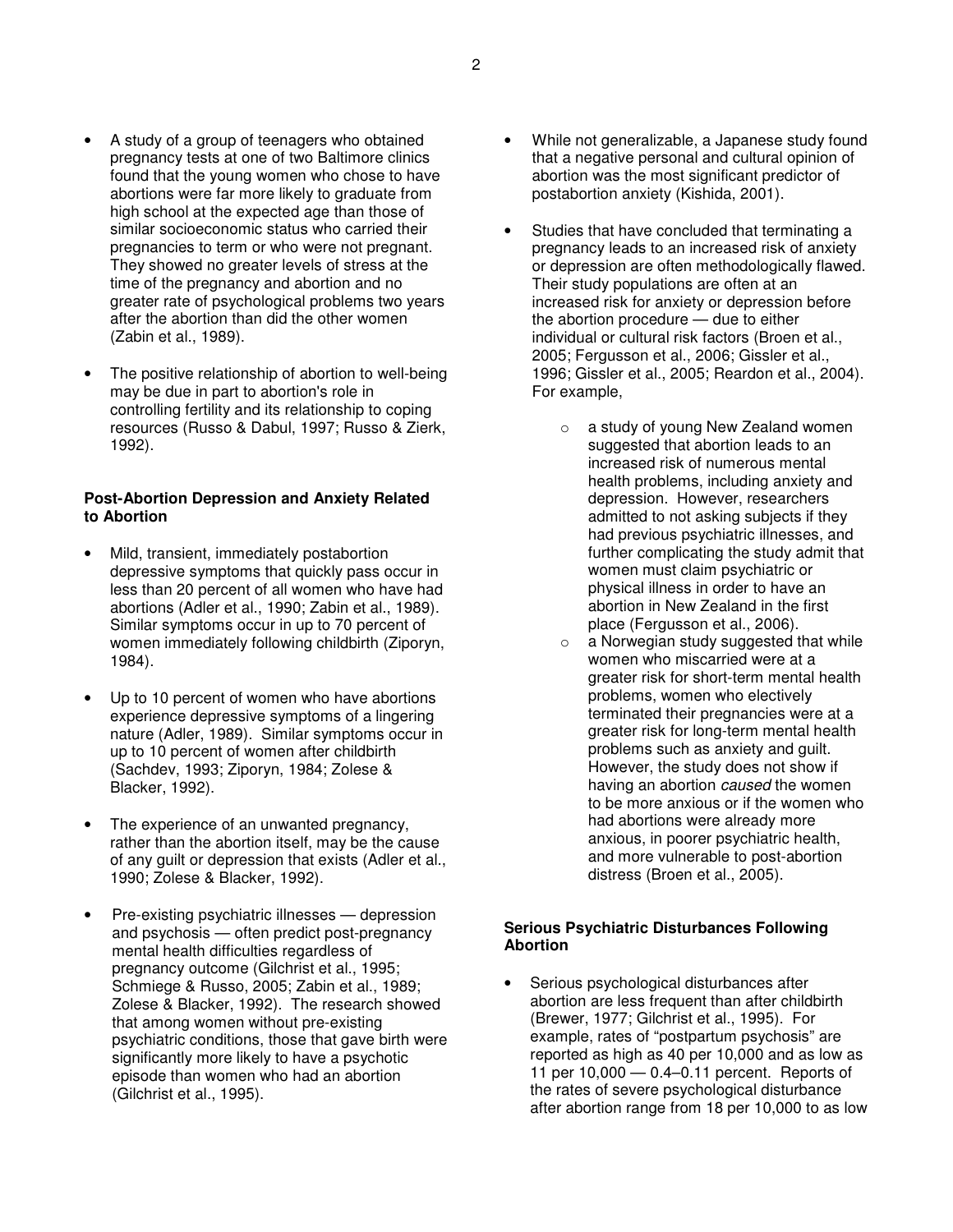as two per 10,000 — 0.18–0.02 percent (David et al., 1985; Gaynes et al., 2005; Robinson & Stewart, 1993).

- Researchers suggest that the predictors of severe psychological disturbances after abortion are
	- o delays in seeking abortion
	- o medical or genetic indications for abortion in wanted pregnancies
	- o severe pre-existing or concurrent psychiatric illness
	- o conflict over abortion (Lazarus, 1985)
- Rates of "postpartum psychosis" have been shown to decrease in societies that legalize abortion (David et al., 1985).

#### **Emotional Reactions to Adoption**

- The psychological responses to abortion are far less serious than those experienced by women bringing their unwanted pregnancy to term and relinquishing the child for adoption (Sachdev, 1993).
- While first-trimester abortion does not affect most women adversely, and nearly all women assimilate the abortion experience by six months to one year after the procedure (Sachdev, 1993), one study indicates that 95 percent of birth mothers report grief and loss after they have signed their consent to adoption, and two-thirds continued to experience these feelings five to 15 years after relinquishment (Sachdev, 1989).
- Women who relinquish their child for adoption are at risk for long-term grief that can have physical, psychological, and relational repercussions. While this response is comparable to that of losing a child through death, the grieving response post-adoption is often more symptomatic and can be chronic in nature (Askren & Bloom, 1999).
- Of pregnant women who considered other options before choosing abortion, none considered having a baby and giving it up for adoption. Nearly all of the women believed that relinquishing a baby would cause even greater emotional trauma than abortion. They believed they would develop a deep emotional attachment

to the baby that would be extremely painful to sever (Sachdev, 1993).

#### **Emotional Reactions to Childbearing**

Believed to be a direct result of hormonal withdrawal at birth, postpartum depression is defined by the APA as a diagnosis of either major depression, manic or mixed episode of major bipolar disorder, or a brief psychotic disorder that occurs within four weeks of birth (APA, 1994; Munk-Olsen et al., 2006; Wisner et al., 2006). Postpartum depression can lead to adverse effects on the mother-child relationship and can have numerous negative effects on the development of the child — including impaired mental or motor development, low selfesteem, and behavioral difficulties (Wisner et al., 2006).

An estimated 14.5 percent of women experience depressive symptoms postpartum, and an estimated 40–50 percent of all cases go undiagnosed (Munk-Olsen, 2006; Wisner et al., 2006). Postpartum psychosis — a more severe mental disorder affects an estimated 1.1–4.0 women per 1,000 deliveries (Gaynes et al., 2005).

Women who have a history of depressive disorders before or during their pregnancy are at an increased risk after the birth of their child (Cohen et al., 2006; Wisner et al., 2006).

#### **Negative Effects of Unwanted Childbearing**

- A recent study documents the negative effects of unwanted childbearing on both the mother and her family (Barber et al., 1999). Women who have had unwanted births sustain lower quality relationships with all of their children, not only the child resulting from an unwanted birth. These lower quality relationships translate into socialization problems for the children, affecting their development, self-esteem, personality, educational and occupational attainment, mental health and marital relationships (Barber et al., 1999; Myhrman et al., 1996).
- Mothers with unwanted or unintended pregnancies and births are substantially more depressed and less happy than mothers without unwanted or unintended pregnancies and births (Hardee et al., 2003). Possible mental health consequences of unwanted childbearing also include less shared leisure time with children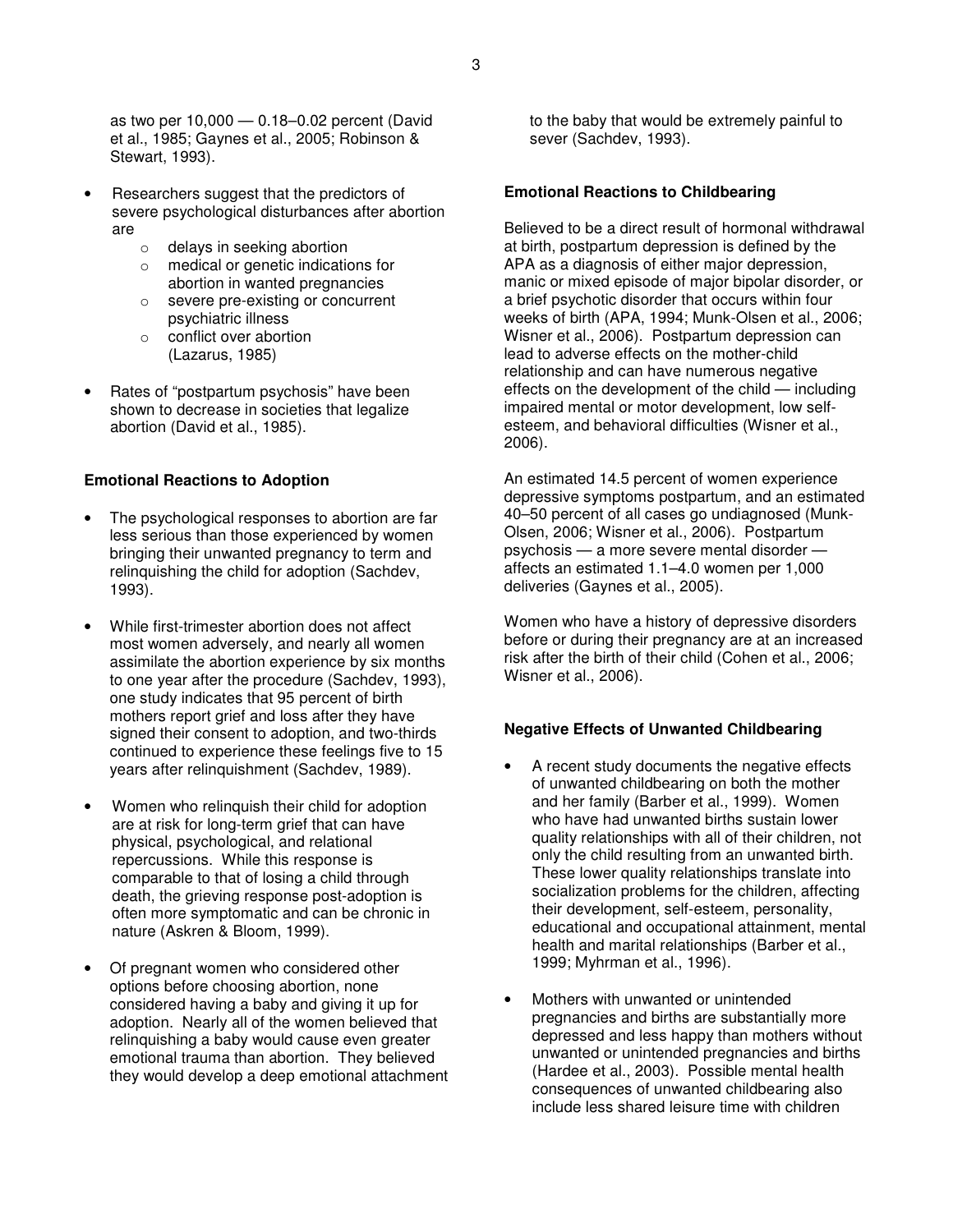and more physical punishment, such as spanking.

The negative effects of unwanted childbearing persist across the life course — mothers with unwanted births have lower quality relationships with their children from late adolescence throughout early adulthood. (Barber et al., 1999).

#### **When Women Are Denied Abortion**

- The mental health of women faced with unwanted pregnancy is at greater risk when they are compelled to deliver than when they are allowed to choose abortion. According to one study, 34 percent of women who were denied abortions reported one to three years later that the child was a burden that they frequently resented (Dagg, 1991).
- Children of women denied abortion have more genetic malformations than average; have insecure, divorce-fraught childhoods; perform worse at school; have more psychosomatic symptoms; are often registered with welfare officials; and often need psychiatric treatment (Dagg, 1991; David, 1986).
- A study in Sweden indicated that 24 percent of women who applied for and were refused abortion seven years earlier had not yet been able to adjust emotionally. Another 53 percent had been able to adjust but with difficulty. Only 23 percent could be described as well-adjusted (Watters, 1980).
- A 1981 study indicated that less than half of the women who elected to terminate a pregnancy would *not* have had an illegal abortion if that were their only recourse. Fifty-eight percent were uncertain or would have had an illegal abortion if that were their only alternative (Moseley et al., 1989).

#### **Some Pre-Abortion Variables that Affect Emotional Outcome**

• Emotionally unstable women with unstable living conditions, such as being in conflict with their parents, will most likely react to an unwanted pregnancy in a disturbed fashion — whether or not they bring their pregnancies to term (Major et al., 1990; Major et al., 1992; Petersen, 1981; Russo & Denious; 2001, Russo & Zierk, 1992). Women, however, who expect to cope well with abortion, do (Major et al., 1985; Major et al., 1990). In general, women having a high degree of social, partner, and parental support for their decisions experience less distress or regret over their decisions (David et al., 1985; Major et al., 1990; Zeanah et al., 1993).

- Women whose partners do not expect to cope well with an abortion may be more depressed, particularly when the woman herself feels this way, than women whose partners have positive expectations (Major et al., 1992).
- According to a study looking at data from the National Longitudinal Survey of Youth, feelings of distress felt after an abortion procedure are not experienced long-term if a woman has a high level of self-esteem or well-being before the pregnancy (Edwards, 1997).
- Adolescents who feel that they have decided to have an abortion without pressure to do so from parents or others are less likely to experience negative reactions. Obversely, women who are persuaded by their partners against their own wishes to elect abortion experience greater feelings of guilt (Adler et al., 2003; Dagg, 1991).
- Those who choose abortion because of genetic conditions may suffer more serious emotional effects and may have a greater need for counseling than those who elect abortion for socioeconomic or psychological reasons (Beesen et al., 1993; Dagg, 1991).
- Neither race nor religion appears to affect the well being of women who choose to have abortions (Russo & Dabul, 1997).

#### **Abortion and Contraception**

- Abortion is not seen by women who elect it as a preferred, or desired, form of contraception (Henshaw & Silverman, 1988).
- Studies have indicated that while 70 percent of women used no form of birth control before their first abortion, only 9 percent failed to use a contraceptive method after their abortion (Henshaw & Van Vort, 1990).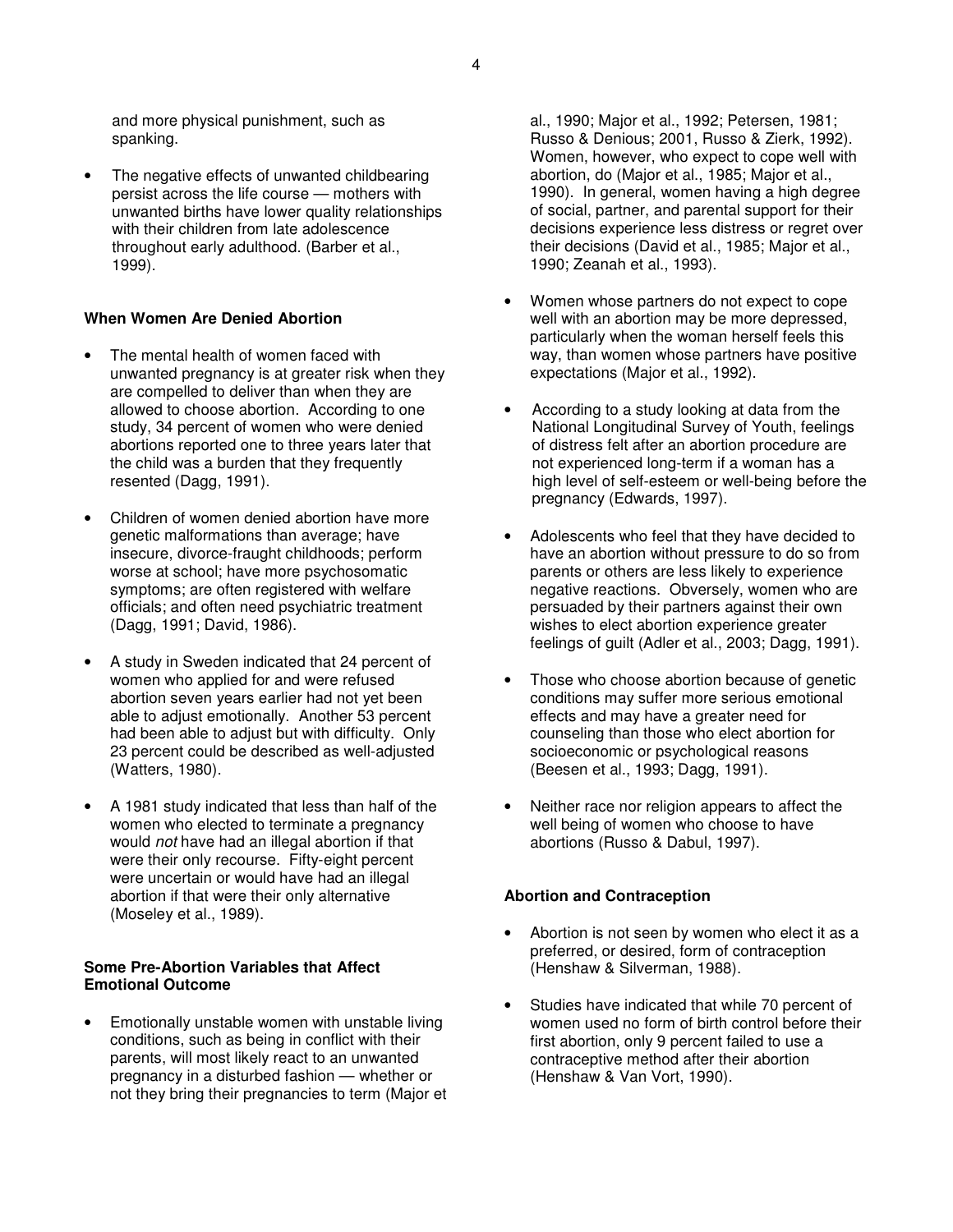• Baltimore teenagers who chose an abortion were less likely to become pregnant in the following two years than those who had carried their pregnancies to term or who had not been pregnant. They were also slightly more likely to use contraception (Zabin et al., 1989).

#### **Effect of Abortion on Sexual and Other Relationships**

One study shows that eight weeks after abortion

- 70 percent of the subjects were continuing in the pre-abortion relationship; 5 percent had established new relationships; and 20 percent had no sex partner
- 45 percent described their feelings toward their partners as unchanged; 39 percent felt closer to their partners; and 16 percent felt less close to their partners or described varying feelings
- 46 percent felt the quality of the relationship was unchanged; 16 percent felt the relationship had improved; and 10 percent felt the relationship had deteriorated
- 98 percent of partnered women had resumed sexual intercourse (Ashton, 1980)

### **The So-Called "Post-Abortion Syndrome"**

A small number of studies, based primarily on anecdotal evidence, claim to document the incidence of "post-abortion syndrome" (PAS). Symptoms of this supposed condition include feelings of grief, depression, anger, guilt, and discomfort with small children and pregnant women. Alleged behavioral manifestations include frequent crying, flashbacks, sexual inhibition, and alcohol abuse (Speckhard, 1985).

Although only a small minority of women report severe negative emotional effects post-abortion, the idea that abortion has severe negative effects continues to be widespread by abortion opponents (Boyle, 1997; Russo & Denious, 2001). The fact is that anti-abortion groups have invented this condition to further their cause. The APA does not recognize "post-abortion syndrome" (1994), and all of the studies that purport to prove PAS contain methodological flaws that render their conclusions nongeneralizable beyond their subjects. The most

egregious flaw common to all of these studies is that only women who already self-identified as having problems with abortion were recruited for them. For example:

- In her doctoral dissertation, "The Psycho-Social Aspects of Stress Following Abortion," Anne Catherine Speckhard chronicled how "abortion functions as a stressor" (Speckhard, 1985). However, she drew her conclusions from a subject pool of 30 women who "had high-stress abortion experiences" (Speckhard, 1985). As a result, in unpublished correspondence, her doctoral advisor clarified that Speckhard's "findings apply only to the 30 women who volunteered to participate in her study and to absolutely no one else" (Boss, 1986). In fact, there is little evidence to support the notion that abortion will lead to severe psychological sequelae among the general population of women. The American Psychological Association assembled an expert panel to review the evidence of psychological risks of abortion. This panel concluded "the weight of the evidence from scientific studies indicates that legal abortion of an unwanted pregnancy in the first trimester does not pose a psychological hazard for most women (Beckman, 1998).
- In his survey of women who had abortions, David Reardon found that 94 percent of his respondents experienced negative psychological effects (Reardon, 1987). However, he used a biased subject pool, drawing only from members of an anti-choice group called Women Exploited by Abortion (WEBA).
- To demonstrate that adolescents suffer greater psychological consequences after abortion than adults, Wanda Franz and David Reardon examine data from "a survey of organizations [such as WEBA] serving as support groups for women who have had negative reactions to abortion" (Franz & Reardon, 1992). They conclude by making generalizations about the effects of abortion on all adolescents, even though they derive their data from a nonrepresentative, highly biased subject pool. In fact, a recent study of young women found that there is no evidence that abortion poses a threat to adolescents' psychological well-being (Pope, 2001).
- In an unpublished but widely circulated paper, Terry Selby limits her discussion of "postabortion trauma" to "a population of women who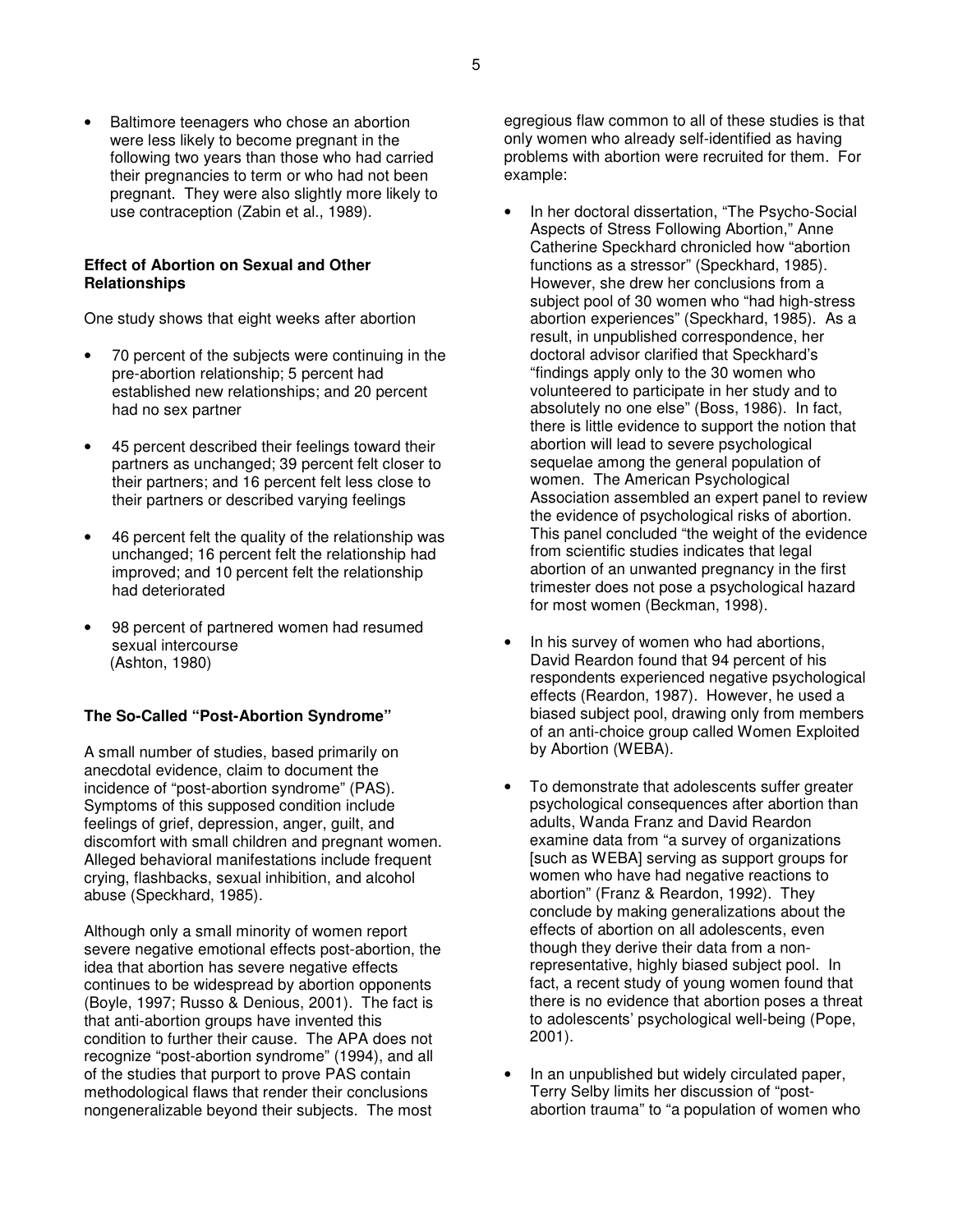have presented themselves in a general mental health practice with a variety of presenting psychological and psycho-social issues" (Selby, 1984).

• In 1987, a white paper was presented to former Surgeon General C. Everett Koop describing the "problem" of PAS. In the paper, the writers admit, "the psychological risks of abortion are based mainly upon studies which have used small, uncontrolled and non-representative samples" and "cannot be predictive of national estimates" (Rue et al., 1987).

In July 1987, anti-choice President Ronald Reagan directed Surgeon General C. Everett Koop, also anti-choice; to produce a report on the health effects of induced abortion. Although the resulting draft report acknowledges that induced abortion is medically safe, it claims that there is insufficient evidence to determine the psychological effects of abortion (Koop, 1987). This conclusion overlooks an enormous body of evidence — more than 250 scientific studies — disproving the existence of PAS (Tyrer & Grimes, 1989). Furthermore, in closed meetings in 1988, Koop told representatives from several anti-abortion organizations that the risk of significant emotional problems following abortion was "minuscule" from a public health perspective (House Committee on Government Operations, 1989). Koop initially did not release his study, apparently because it did not support the antiabortion position (Arthur, 1997). The report was finally made public on March 16, 1989.

#### **Overall Conclusions by Health Experts**

In 1989, a panel of experts assembled by the American Psychological Association concluded unanimously that legal abortion "does not create psychological hazards for most women undergoing the procedure." The panel noted that, since approximately 21 percent of all U.S. women have had an abortion, if severe emotional reactions were common there would be an epidemic of women seeking psychological treatment. There is no evidence of such an epidemic (Adler, 1989). Since 1989, there has been no significant change in this point of view.

#### **Cited References**

Adler, Nancy E. (1989). *University of California at San Francisco, Statement on Behalf of the American Psychological Association Before the Human Resources and Intergovernmental Relations Subcommittee of the*

*Committee on Governmental Operations, U. S. House of Representatives*: 130–40.

- Adler, Nancy E., et al. (1990). "Psychological Responses after Abortion." *Science,* 248(4951), 41–4.
- Adler, Nancy E., et al. (2003). "Abortion Among Adolescents." *American Psychologist*, 58(3), 211–7.
- APA American Psychiatric Association. (1994). *Diagnostic and Statistical Manual of Mental Disorders (DSM–IV)*, 4 th ed. Washington, DC: American Psychiatric Association.
- Armsworth, Mary W. (1991). "Psychological Response to Abortion." *Journal of Counseling and Development,* 69 (March/April), 377–9.
- Arthur, Joyce. (1997). "Psychological Aftereffects of Abortion: The Rest of the Story." *The Humanist*, 2(57), 7.
- Ashton, J. R. (1980). "The Psychological Outcome of Induced Abortion." *British Journal of Obstetrics and Gynaecology,* 87(12), 1115–22.
- Askren, Holli Ann & Kathaleen C. Bloom. (1999). "Postadoptive Reactions of the Relinquishing Mother: A Review." *Journal of Obstetric, Gynecologic, and Neonatal Nursing*, 28(4), 395–400.
- Barber, Jennifer S., et al. (1999). "Unwanted Childbearing, Health, and Mother-Child Relationships." *Journal of Health and Social Behavior*, 40(3), 231–57.
- Beckman, Linda J. and S. Marie Harvie, Ed. (1998). *The New Civil War: The Psychology, Culture, and Politics of Abortion.* Washington, D.C.: American Psychological Association.
- Beeson, Diane, et al. (1983). "Prenatal Diagnosis of Fetal Disorders. Part II: Issues and Implications." *Birth,* 10(4), 233–41.
- Berzewski, H. (1984). "Psychological and Social Disorders of Turkish Women during an Unaccepted Pregnancy in a Foreign Country." *International Journal of Social Psychiatry,* 30(4), 275–82.
- Boss, Pauline to David W. Lohman, 20 October 1986.
- Boyle, Mary. (1997). *Re-thinking Abortion: Psychology, Gender, Power and the Law.* New York: Routledge.
- Bradley, Christine F. (1984). "Abortion and Subsequent Pregnancy." *Canadian Journal of Psychiatry,* 29, 494–8. Brewer, Colin. (1977). "Incidence of post-abortion psychosis: A
- prospective study." *British Medical Journal,* 1, 476-7. Broen, Anne Nordal, et al. (2005). "The Course of Mental Health
- After Miscarriage and Induced Abortion: A Longitudinal, Five-Year Follow-Up Study." *BMC Medicine*, 3, 18.
- Cohen, Lee S., et al. (2006). "Relapse of Major Depression During Pregnancy in Women Who Maintain or Discontinue Antidepressant Treatment." *JAMA*, 295(5), 499–507.
- Dagg, Paul K. B. (1991). "The Psychological Sequelae of Therapeutic Abortion — Denied and Completed." *American Journal of Psychiatry,* 148(5), 578–85.
- David, Henry P., et al. (1985). "Postpartum and Postabortion Psychiatric Reactions." In Paul Sachder, ed., *Perspectives on Abortion* (pp. 107–16). Metuchen, NJ: Scarecrow Press.
- David, Henry P. (1986). "Unwanted Children: A Follow-Up from Prague." *Family Planning Perspectives,* 18(3), 143-4.
- DeVeber, L. L., et al. (1991). "Post-Abortion Grief: Psychological Sequelae of Induced Abortion." *Humane Medicine,* 7(3), 203–8.
- Edwards, S. (1997). "Abortion Study Finds No Long-Term Ill Effects on Emotional Well-Being." *Family Planning Perspectives*, 29(4), 193–4.
- Fergusson, David M., et al. (2006). "Abortion in Young Women and Subsequent Mental Health." *Journal of Child Psychology and Psychiatry*, 47(1), 16–24.
- Franz, Wanda & David Reardon. (1992). "Differential Impact of Abortion on Adolescents and Adults." *Adolescence*, 27(105), 161–72.
- Gaynes, B.N., et al. (2005, February). *Perinatal Depression: Prevalence, Screening Accuracy, and Screening Outcomes. Evidence Report/Technology Assessment No. 119. AHRQ*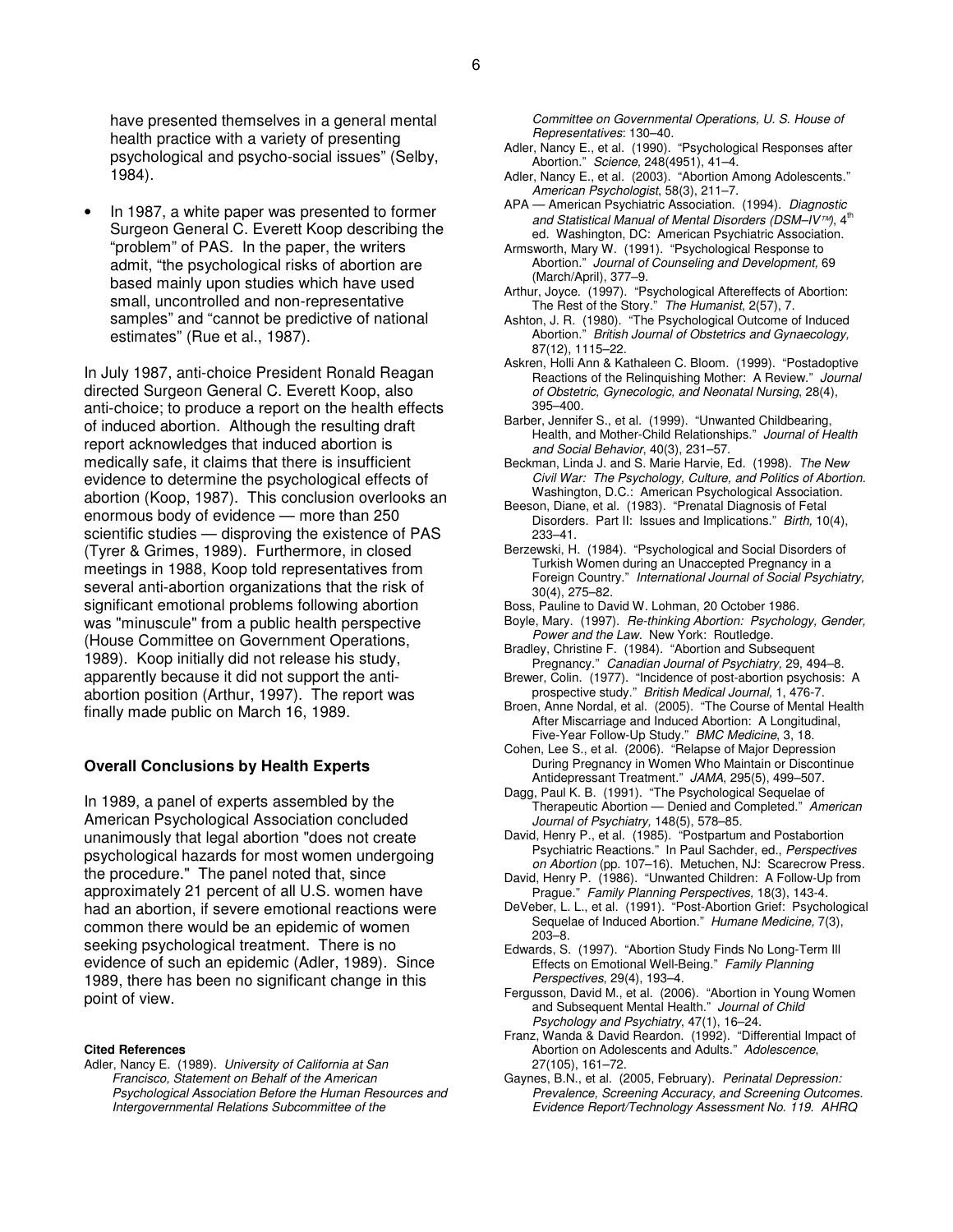*Publication No. 05-E006-2*. Rockville, MD: Agency for Healthcare Research and Quality.

Gilchrist, A.C., et al. (1995). "Termination of Pregnancy and Psychiatric Morbidity." *British Journal of Psychiatry,* 167(2), 243–8.

Gissler, Mika, et al. (1996). "Suicides After Pregnancy in Finland, 1987–94: Register Linkage Study." *BMJ*, 313, 1431–4.

Gissler, Mika, et al. (2005). "Injury Deaths, Suicides and Homicides Associated with Pregnancy, Finland 1987–2000." *European Journal of Public Health*, 15(5), 459–63.

- Hardee, Karen, et al. (2003). "Unintended Pregnancy and Women's Psychological Well-Being in Indonesia." *Journal of Biosocial Science*, 36, 1–10.
- Henshaw, Stanley K. & Jane Silverman. (1988). "The Characteristics and Prior Contraceptive Use of U. S. Abortion Patients." *Family Planning Perspectives,* 20(4), 158–9 & 162–8.
- Henshaw, Stanley K. & Jennifer Van Vort. (1990). "Abortion Services in the United States, 1987 and 1988." *Family Planning Perspectives,* 22(3), 102–8.
- House Committee on Government Operations. (1989*). The Federal Role in Determining the Medical and Psychological* Impact of Abortions on Women. H. R. 329, 101<sup>st</sup> Cong., 2<sup>nd</sup> Sess.
- Lazarus, Arthur. (1985). "Psychiatric Sequelae of Legalized First Trimester Abortion." *Journal of Psychosomatic Obstetrics & Gynaecology,* 4(3), 140–50.
- Kero, A., et al. (2004). "Wellbeing and Mental Growth Long-Term Effects of Legal Abortion." *Social Science & Medicine*, 58, 2559–69.
- Kishida, Yasuko. (2001). "Anxiety in Japanese Women After Elective Abortion." *Journal of Obstetric, Gynecologic, and Neonatal Nursing*, 30, 490–5.
- Koop, C. Everett. (1987). *The Surgeon General's Report on the Public Health Effects of Abortion*.
- Major, Brenda, et al. (1985). "Attributions, Expectations, and Coping with Abortion." *Journal of Personality and Social Psychology,* 48(3), 585-99.
- Major, Brenda, et al. (1990). "Perceived Social Support, Self-Efficacy, and Adjustment to Abortion." *Journal of Personality and Social Psychiatry,* 59(3), 452–63.
- Major, Brenda, et al. (1992). "Male Partners' Appraisals of Undesired Pregnancy and Abortion: Implications for Women's Adjustments to Abortion." *Journal of Applied Social Psychology,* 22(8), 599–614.
- Major, Brenda, et al. (2000). "Psychological Responses of Women after First-Trimester Abortion." *Archives of General Psychiatry,* 57(8), 777-84.
- Miller, Diane Helene. (1996). "Medical and Psychological Consequences of Legal Abortion in the United States." In Roxanne Louiselle Parrot & Celeste Michelle Condit, eds., *Evaluating Women's Health Messages: A Resource Book* (pp. 17–32). Thousand Oaks, CA: Sage Publications.
- Moseley, D. T., et al. (1989). "Psychological Factors that Predict Reaction to Abortion." *Journal of Clinical Psychology,* 37(2), 276–9.
- Munk-Olsen, Trine, et al. (2006). "New Parents and Mental Disorders — A Population-Based Register Study." *JAMA*, 296(21), 2582–9.
- Myhrman, A., et al. (1996). "Unwantedness of a pregnancy and schizophrenia in the child." *The British Journal of Psychiatry,* 169, 637-40.
- Petersen, P. (1981). "Psychological Alterations Following Induced Abortion." *Munchener Medizinische Wochenschrift,* 43(20), 1105–8.
- Pope, Linda, et al. (2001). "Postabortion Psychological Adjustment: Are Minors at Increased Risk?" *Journal of Adolescent Health,* 29(1), 2-11.
- Reardon, Daivd C. (1987). *Aborted Women: Silent No More*. Chicago, IL: Loyola University Press.
- Reardon, David C., et al. (2004). "Substance Use Associated with Unintended Pregnancy Outcomes in the National Longitudinal Survey of Youth." *The American Journal of Drug and Alcohol Use*, 30(2), 369–83.
- Robinson, G. E., & Donna E. Stewart. (1993). "Postpartum Disorders." In Nada L. Stotland, ed., *Psychological Aspects of Women's Health Care* (pp. 115–38). Washington, DC: American Psychiatric Press.
- Rue, Vincent M., et al. (1987). *The Psychological Aftermath of Abortion: A White Paper*. Portsmouth, NH: Institute for Abortion Recovery & Research.
- Russo, Nancy Felipe & Jean E. Denious. (2001). "Violence in the Lives of Women Having Abortions: Implications for Practice and Public Policy." *Professional Psychology: Research and Practice*, 32(2), 142-50.
- Russo, Nancy Felipe & Amy J. Dabul. (1997). "The Relationship of Abortion to Well-Being: Do Race and Religion Make a Difference?" *Professional Psychology: Research and Practice,* 28(1), 23–31.
- Russo, Nancy Felipe & Kristin L. Zierk. (1992). "Abortion, Childbearing, and Women's Well-Being." *Professional Psychology: Research and Practice,* 23(4), 269–80.
- Sachdev, Paul. (1989). *Unlocking the Adoption Files*. Lexington, MA: Lexington Books.
- Sachdev, Paul. (1993). *Sex*, *Abortion and Unmarried Women*. Westport, CT: Greenwood Press.
- Schmiege, Sarah & Nancy Felipe Russo. (2005). "Depression and Unwanted First Pregnancy: Longitudinal Cohort Study." *BMJ*, 331(7528), 1303–7.
- Selby, Terry L. (1984). *Post Abortion Trauma*. Unpublished paper.
- Speckhard, Anne Catherine. (1985). *The Psycho-Social Aspects of Stress Following Abortion: A Thesis*. Doctoral dissertation, University of Minnesota.
- Torres, Aida & Jacqueline Darroch Forrest. (1988). "Why Do Women Have Abortions?" *Family Planning Perspectives,* 20(4), 169–76.
- Tyrer, Louis B. & David Grimes. (1989). *The Surgeon General's Report on the Public Health Effects of Abortion: The Suppressed Final Draft — An Overview*. Unpublished paper.
- Watters, W. W. (1980). "Mental Health Consequences of Abortion and Refused Abortion." *Canadian Journal of Psychiatry,* 25(1), 68–73.
- Wisner, Katherine L., et al. (2006). "Postpartum Depression A Major Public Health Problem." *JAMA*, 296(21), 2616–8.
- Zabin, Laurie Schwab, et al. (1989). "When Urban Adolescents Chose Abortion: Effects on Education, Psychological Status, and Subsequent Pregnancy." *Family Planning Perspectives,* 21(6), 248–55.
- Zeanah, Charles H., et al. (1993). "Do Women Grieve After Terminating Pregnancies Because of Fetal Anomalies? A Controlled Investigation." *Obstetrics and Gynecology,* 82(2), 270–5.
- Ziporyn, Terra. (1984). "'Rip van Winkle Period' Ends for Puerperal Psychiatric Problems." *Journal of the American Medical Association,* 251(16), 2061–3 & 2067.
- Zolese, G. & C.V.R. Blacker. (1992). "The Psychological Complications of Therapeutic Abortion." *British Journal of Psychiatry*; 160, 742-9.